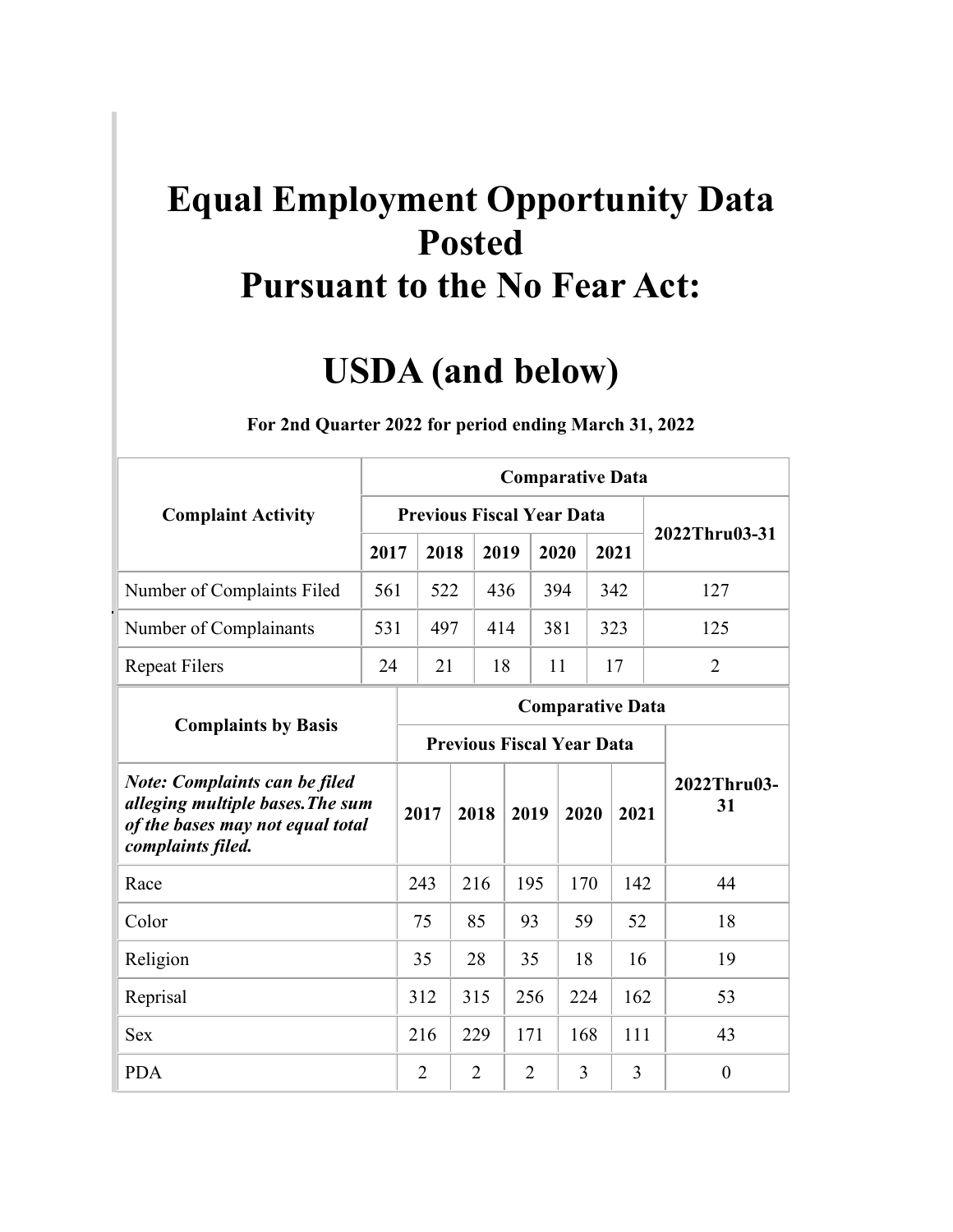| National Origin | 67  | 68       | 58  | 46  | 41             | 10 |
|-----------------|-----|----------|-----|-----|----------------|----|
| Equal Pay Act   | 8   | 13       | 7   | 6   | 6              |    |
| Age             | 208 | 155      | 157 | 144 | 96             | 30 |
| Disability      | 185 | 195      | 170 | 140 | 103            | 53 |
| Genetics        | 1   | $\theta$ | 3   | 3   | $\overline{2}$ | 3  |
| Non-EEO         | 55  | 40       | 37  | 38  | 29             | 10 |
|                 |     |          |     |     |                |    |

|                                                                                                                                   |                |                |                | <b>Comparative Data</b>          |                 |                   |
|-----------------------------------------------------------------------------------------------------------------------------------|----------------|----------------|----------------|----------------------------------|-----------------|-------------------|
| <b>Complaints by Issue</b>                                                                                                        |                |                |                | <b>Previous Fiscal Year Data</b> |                 |                   |
| <b>Note: Complaints can be filed</b><br>alleging multiple bases. The sum<br>of the bases may not equal total<br>complaints filed. | 2017           | 2018           | 2019           | 2020                             | 2021            | 2022Thru03-<br>31 |
| Appointment/Hire                                                                                                                  | 40             | 24             | 17             | 31                               | 26              | $\overline{3}$    |
| <b>Assignment of Duties</b>                                                                                                       | 87             | 83             | 72             | 58                               | 34              | 14                |
| Awards                                                                                                                            | 18             | 14             | 8              | 7                                | $\tau$          | $\overline{3}$    |
| Conversion to Full Time/Perm<br><b>Status</b>                                                                                     | 3              | $\mathbf{1}$   | $\overline{0}$ | $\overline{0}$                   | $\mathbf{0}$    | $\boldsymbol{0}$  |
| <b>Disciplinary Action</b>                                                                                                        |                |                |                |                                  |                 |                   |
| Demotion                                                                                                                          | $\overline{4}$ | $\overline{3}$ | $\mathbf{1}$   | $\overline{4}$                   | $\overline{0}$  | $\mathbf{1}$      |
| Reprimand                                                                                                                         | 45             | 43             | 39             | $\theta$                         | 14              | 3                 |
| Suspension                                                                                                                        | 36             | 37             | 33             | $\overline{0}$                   | 19              | $\overline{7}$    |
| Removal                                                                                                                           | 17             | 21             | 32             | 29                               | $7\phantom{.0}$ | 5                 |
| Duty Hours                                                                                                                        | 18             | 8              | 15             | $\theta$                         | 5               | $\overline{4}$    |
| Perf. Eval./ Appraisal                                                                                                            | 94             | 98             | 89             | $\theta$                         | 44              | 14                |
| Examination/Test                                                                                                                  | $\overline{2}$ | $\mathbf{1}$   | $\mathbf{1}$   | $\mathbf{0}$                     | $\overline{2}$  | $\mathbf{1}$      |
| <b>Harassment</b>                                                                                                                 |                |                |                |                                  |                 |                   |
| Non-Sexual                                                                                                                        | 343            | 351            | 239            | $\overline{0}$                   | 146             | 57                |
| Sexual                                                                                                                            | 13             | 24             | 6              | $\boldsymbol{0}$                 | 5               | 6                 |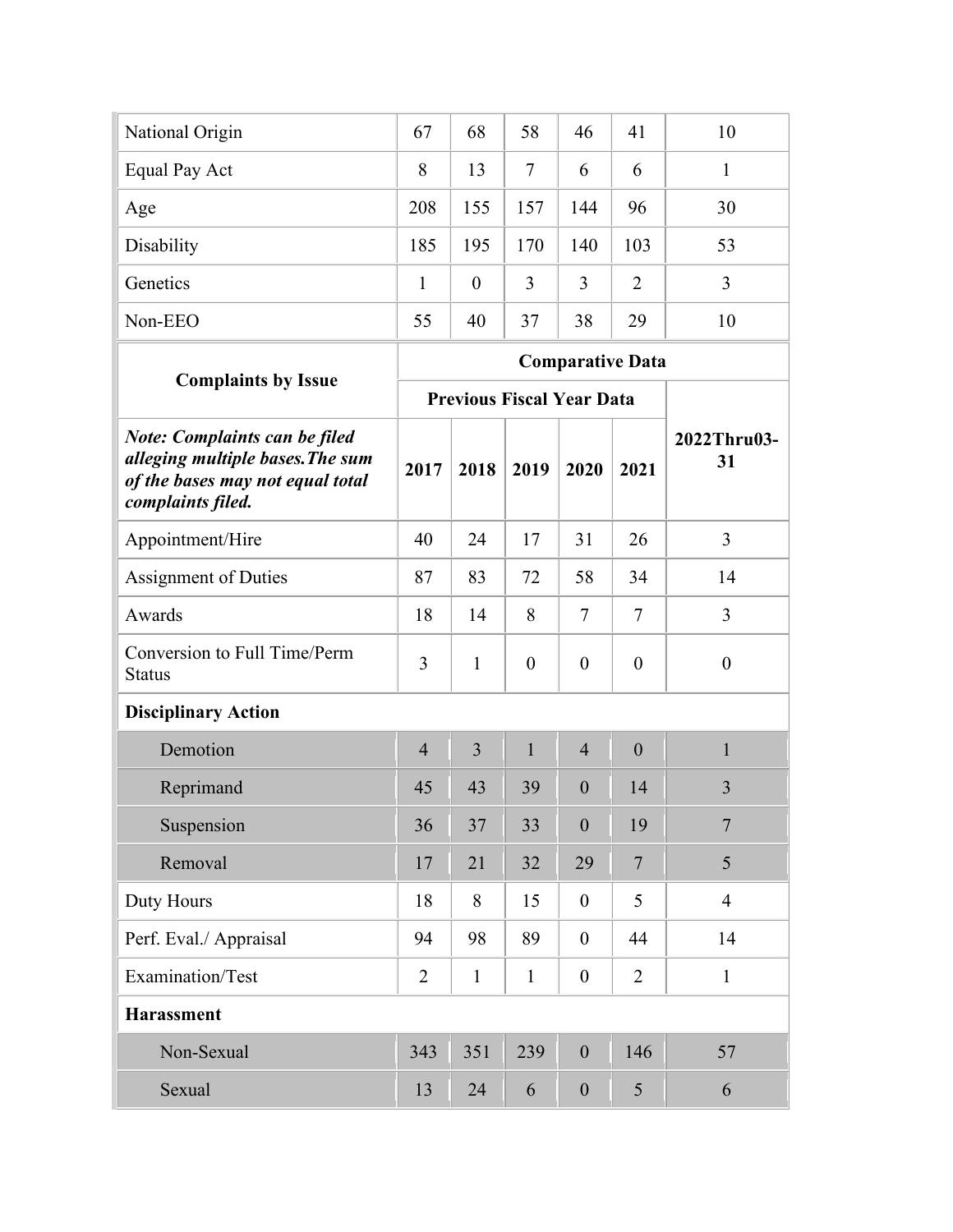|                                       | 4                                               | $\theta$         | 3                | $\overline{0}$   | $\theta$         | $\theta$         |  |  |  |
|---------------------------------------|-------------------------------------------------|------------------|------------------|------------------|------------------|------------------|--|--|--|
|                                       | 30                                              | 11               | 13               | $\boldsymbol{0}$ | $\overline{4}$   | $\overline{2}$   |  |  |  |
|                                       | 124                                             | 71               | 100              | $\boldsymbol{0}$ | 68               | 25               |  |  |  |
|                                       |                                                 |                  |                  |                  |                  |                  |  |  |  |
|                                       | 17                                              | 21               | 17               | $\boldsymbol{0}$ | 11               | $\mathbf{1}$     |  |  |  |
|                                       | 20                                              | 26               | 39               | $\mathbf{0}$     | 19               | $\mathbf{1}$     |  |  |  |
| Reasonable Accommodation              | 84                                              | 94               | 74               | $\overline{0}$   | 35               | 12               |  |  |  |
|                                       | $\overline{0}$                                  | $\overline{0}$   | $\overline{3}$   | $\overline{0}$   | $\mathbf{1}$     | $\theta$         |  |  |  |
|                                       | 4                                               | $\mathbf{1}$     | $\mathbf{1}$     | $\boldsymbol{0}$ | $\mathbf{1}$     | $\overline{4}$   |  |  |  |
|                                       | 5                                               | $\overline{4}$   | 11               | $\boldsymbol{0}$ | 3                | $\overline{2}$   |  |  |  |
|                                       | $\mathbf{1}$                                    | $\mathbf{1}$     | $\boldsymbol{0}$ | $\boldsymbol{0}$ | $\boldsymbol{0}$ | $\boldsymbol{0}$ |  |  |  |
|                                       | 25                                              | 31               | 20               | $\boldsymbol{0}$ | $\overline{2}$   | $\mathbf{1}$     |  |  |  |
|                                       | 36                                              | 35               | 25               | $\boldsymbol{0}$ | 28               | 14               |  |  |  |
| Terms/Conditions of Employment        | 146                                             | 135              | 136              | $\boldsymbol{0}$ | 56               | 24               |  |  |  |
|                                       | 67                                              | 77               | 68               | $\boldsymbol{0}$ | 27               | 3                |  |  |  |
|                                       | 40                                              | 45               | 30               | $\boldsymbol{0}$ | 19               | 6                |  |  |  |
|                                       |                                                 |                  |                  |                  |                  |                  |  |  |  |
| User Defined - Other 1                | $\overline{2}$                                  | $\boldsymbol{0}$ | $\mathbf{1}$     | $\boldsymbol{0}$ | $\overline{4}$   | $\overline{4}$   |  |  |  |
| User Defined - Other 2                | $\mathbf{1}$                                    | $\theta$         | $\theta$         | $\theta$         | $\mathbf{1}$     | 1                |  |  |  |
| User Defined - Other 3                | $\boldsymbol{0}$                                | $\overline{0}$   | $\theta$         | $\theta$         | $\overline{0}$   | $\theta$         |  |  |  |
| User Defined - Other 4                | $\boldsymbol{0}$                                | $\boldsymbol{0}$ | $\boldsymbol{0}$ | $\boldsymbol{0}$ | $\boldsymbol{0}$ | $\boldsymbol{0}$ |  |  |  |
|                                       | <b>Comparative Data</b>                         |                  |                  |                  |                  |                  |  |  |  |
|                                       | <b>Previous Fiscal Year Data</b><br>2022Thru03- |                  |                  |                  |                  |                  |  |  |  |
| 2017                                  | 2018                                            |                  |                  |                  | 2021             | 31               |  |  |  |
| Complaints pending during fiscal year |                                                 |                  |                  |                  |                  |                  |  |  |  |
|                                       |                                                 |                  |                  | 2019             | 2020             |                  |  |  |  |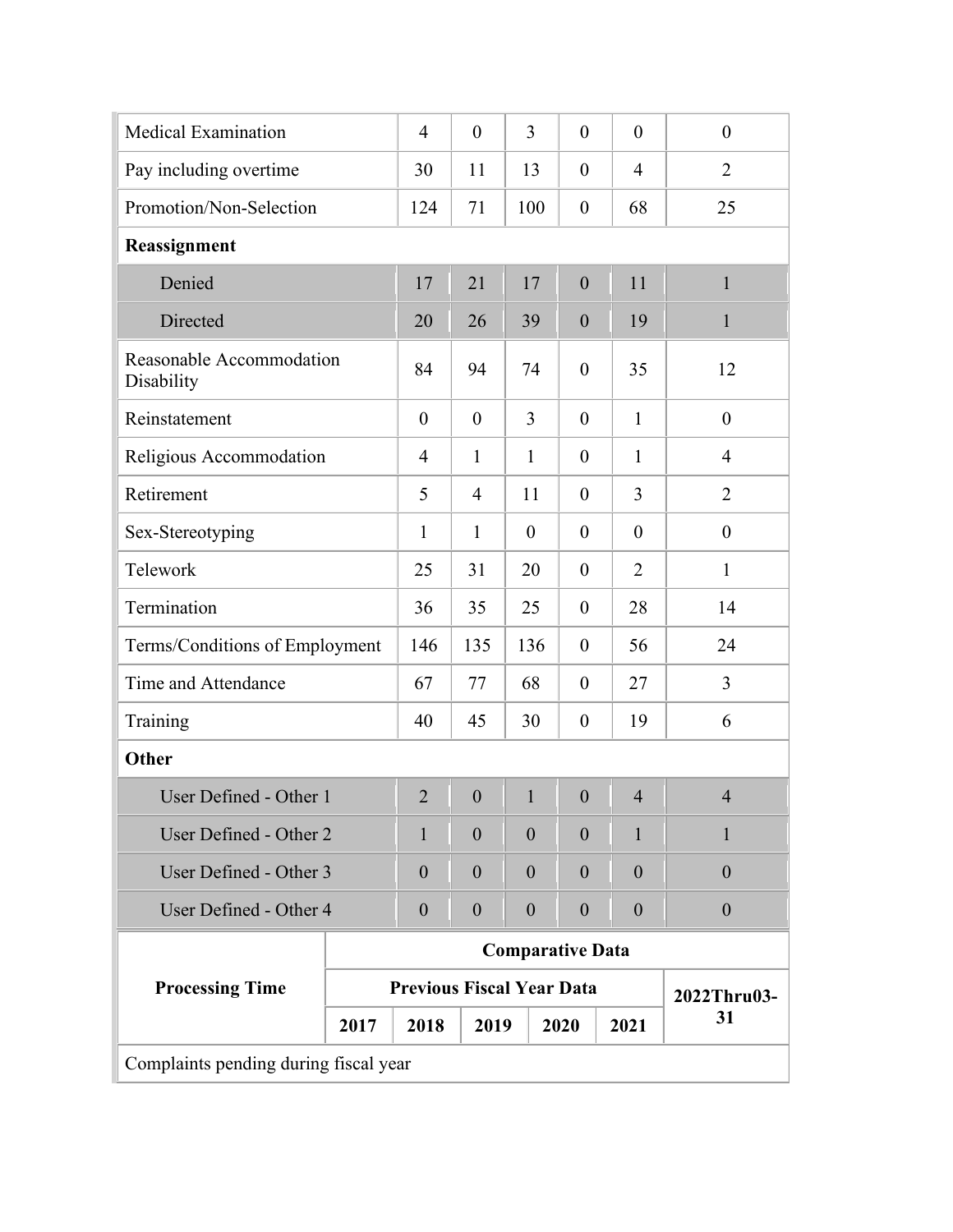| <b>Total Number Findings</b>                                                 | 5                                                                          |               |      |                                          | 3    |               |    |                         |      |               |    |                   |
|------------------------------------------------------------------------------|----------------------------------------------------------------------------|---------------|------|------------------------------------------|------|---------------|----|-------------------------|------|---------------|----|-------------------|
|                                                                              |                                                                            |               | 1    |                                          |      |               | 10 |                         | 1    |               | 7  |                   |
|                                                                              | #                                                                          | $\frac{6}{9}$ | #    | $\frac{0}{0}$                            | #    | $\frac{0}{0}$ | #  | $\frac{0}{0}$           | #    | $\frac{0}{0}$ | #  | $\frac{0}{0}$     |
| <b>Total Final Agency</b><br><b>Actions Finding</b><br><b>Discrimination</b> |                                                                            | 2017          |      | <b>Previous Fiscal Year Data</b><br>2018 |      | 2019          |    | 2020                    | 2021 |               |    | 2022Thru03-<br>31 |
|                                                                              |                                                                            |               |      |                                          |      |               |    | <b>Comparative Data</b> |      |               |    |                   |
| Total Complaints Withdrawn by<br>Complainants                                |                                                                            |               | 37   |                                          | 28   | 32            |    | 46                      |      | 18            |    | 10                |
| <b>Complaints Withdrawn by Complainants</b>                                  |                                                                            |               |      |                                          |      |               |    |                         |      |               |    |                   |
| Average days pending prior to<br>dismissal                                   |                                                                            |               | 66   |                                          | 20   | 66            |    | 40                      |      | 532           | 32 |                   |
| <b>Total Complaints Dismissed by</b><br>Agency                               |                                                                            |               | 82   |                                          | 84   | 51            |    | 46                      |      | 22            |    | 13                |
| <b>Agency</b>                                                                |                                                                            |               | 2017 |                                          | 2018 | 2019          |    | 2020                    |      | 2021          |    | 31                |
| <b>Complaints Dismissed by</b>                                               | <b>Comparative Data</b><br><b>Previous Fiscal Year Data</b><br>2022Thru03- |               |      |                                          |      |               |    |                         |      |               |    |                   |
| Average number of<br>days in final action                                    |                                                                            | 205.66        |      | 50.90                                    |      | 55.94         |    | 41.27                   |      | 53.54         |    | 60.16             |
| Average number of<br>days in investigation                                   |                                                                            | 152.87        |      | 173.78                                   |      | 189.03        |    | 191.37                  |      | 149.99        |    | 147.71            |
| Complaint pending during fiscal year where hearing was not requested         |                                                                            |               |      |                                          |      |               |    |                         |      |               |    |                   |
| Average number of<br>days in final action                                    |                                                                            | 108.76        |      | 20.90                                    |      | 29.65         |    | 26.09                   |      | 18.22         |    | 26.74             |
| Average number of<br>days in investigation                                   |                                                                            | 163.69        |      | 172.58                                   |      | 208.32        |    | 218.27                  |      | 166.19        |    | 164.82            |
| Complaint pending during fiscal year where hearing was requested             |                                                                            |               |      |                                          |      |               |    |                         |      |               |    |                   |
| Average number of<br>days in final action                                    |                                                                            | 165.64        |      | 36.78                                    |      | 41.00         |    | 32.69                   |      | 35.83         |    | 41.02             |
| Average number of<br>days in investigation                                   |                                                                            | 159.35        |      | 173.22                                   |      | 199.95        |    | 208.25                  |      | 157.95        |    | 153.61            |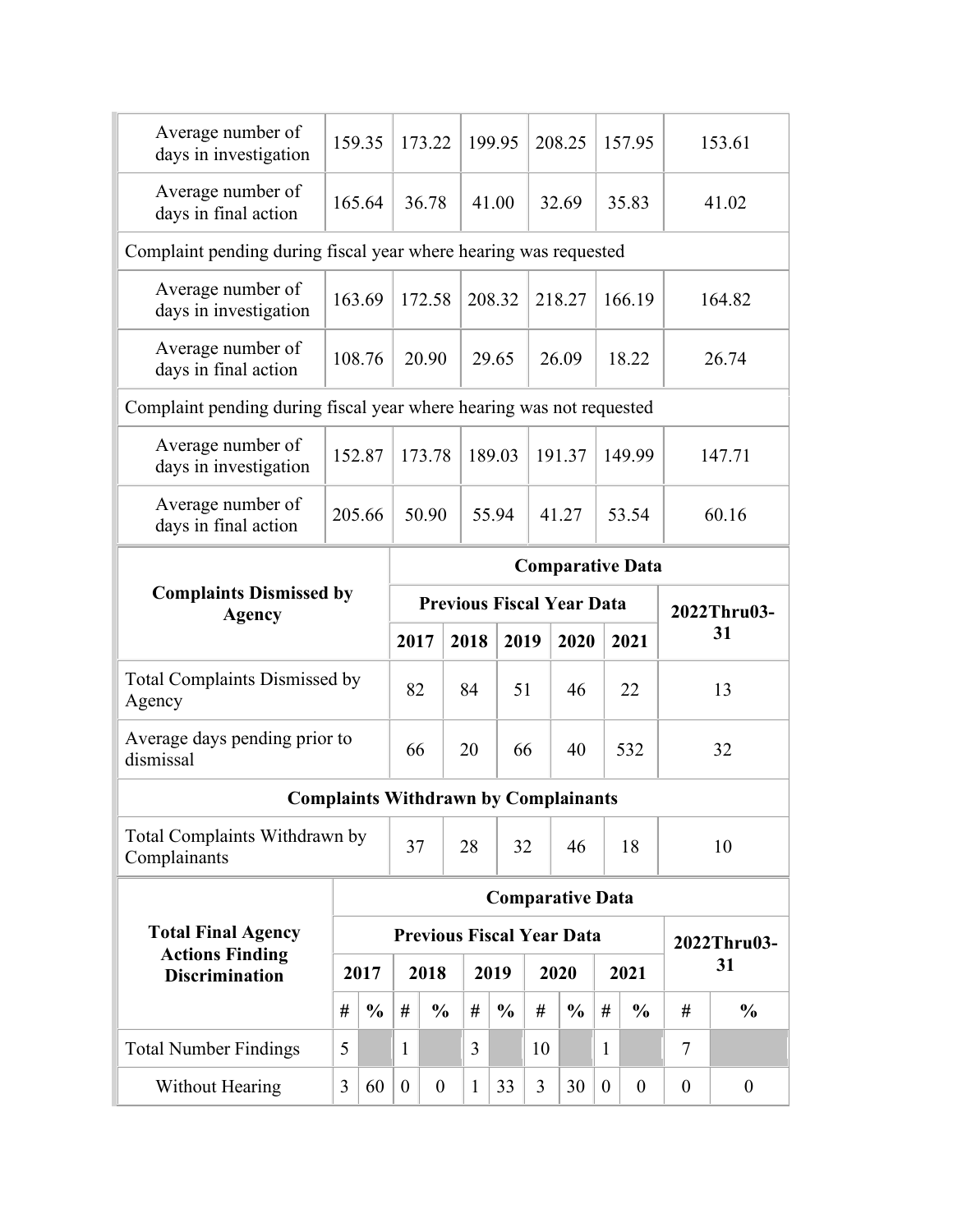| With Hearing                                                                                                    |                  | $\overline{2}$<br>40 | $\mathbf{1}$     | 100                              | $\overline{2}$   | 67                      | 7                | 70               | $\mathbf{1}$     | 100              | $\tau$           | 100              |
|-----------------------------------------------------------------------------------------------------------------|------------------|----------------------|------------------|----------------------------------|------------------|-------------------------|------------------|------------------|------------------|------------------|------------------|------------------|
| <b>Findings of</b><br><b>Discrimination</b>                                                                     |                  |                      |                  |                                  |                  | <b>Comparative Data</b> |                  |                  |                  |                  |                  |                  |
| <b>Rendered by Basis</b>                                                                                        |                  |                      |                  | <b>Previous Fiscal Year Data</b> |                  |                         |                  |                  |                  |                  |                  | 2022Thru03-      |
| <b>Note: Complaints can</b>                                                                                     |                  | 2017                 |                  | 2018                             |                  | 2019                    |                  | 2020             |                  | 2021             |                  | 31               |
| be filed alleging<br>multiple bases. The sum<br>of the bases may not<br>equal total complaints<br>and findings. | #                | $\frac{0}{0}$        | #                | $\frac{0}{0}$                    | #                | $\frac{0}{0}$           | #                | $\frac{0}{0}$    | #                | $\frac{0}{0}$    | #                | $\frac{0}{0}$    |
| <b>Total Number</b><br><b>Findings</b>                                                                          | $\overline{4}$   |                      | $\mathbf{1}$     |                                  | 3                |                         | 10               |                  | $\mathbf{1}$     |                  | 7                |                  |
| Race                                                                                                            | 3                | 75                   | $\overline{0}$   | $\overline{0}$                   | $\mathbf{1}$     | 33                      | $\overline{2}$   | 20               | $\overline{0}$   | $\theta$         | $\mathbf{1}$     | 14               |
| Color                                                                                                           | $\boldsymbol{0}$ | $\overline{0}$       | $\overline{0}$   | $\overline{0}$                   | 1                | 33                      | $\mathbf{1}$     | 10               | $\theta$         | $\overline{0}$   | $\overline{0}$   | $\overline{0}$   |
| Religion                                                                                                        | $\boldsymbol{0}$ | $\overline{0}$       | $\overline{0}$   | $\overline{0}$                   | $\theta$         | $\overline{0}$          | $\overline{0}$   | $\overline{0}$   | $\theta$         | $\overline{0}$   | 1                | 14               |
| Reprisal                                                                                                        | $\mathbf{1}$     | 25                   | $\mathbf{1}$     | 100                              | $\overline{2}$   | 67                      | 6                | 60               | $\mathbf{1}$     | 100              | 4                | 57               |
| <b>Sex</b>                                                                                                      | $\boldsymbol{0}$ | $\boldsymbol{0}$     | $\mathbf{1}$     | 100                              | $\mathbf{1}$     | 33                      | 5                | 50               | $\theta$         | $\theta$         | 1                | 14               |
| <b>PDA</b>                                                                                                      | $\boldsymbol{0}$ | $\boldsymbol{0}$     | $\theta$         | $\theta$                         | $\theta$         | $\theta$                | $\theta$         | $\theta$         | $\overline{0}$   | $\theta$         | $\boldsymbol{0}$ | $\boldsymbol{0}$ |
| National Origin                                                                                                 | $\boldsymbol{0}$ | $\overline{0}$       | $\theta$         | $\theta$                         | $\theta$         | $\theta$                | $\theta$         | $\overline{0}$   | $\overline{0}$   | $\theta$         | $\boldsymbol{0}$ | $\boldsymbol{0}$ |
| Equal Pay Act                                                                                                   | $\boldsymbol{0}$ | $\overline{0}$       | $\theta$         | $\theta$                         | $\theta$         | $\theta$                | $\theta$         | $\overline{0}$   | $\overline{0}$   | $\theta$         | $\boldsymbol{0}$ | $\boldsymbol{0}$ |
| Age                                                                                                             | $\mathbf{1}$     | 25                   | $\boldsymbol{0}$ | $\boldsymbol{0}$                 | $\theta$         | $\theta$                | $\boldsymbol{0}$ | $\boldsymbol{0}$ | $\boldsymbol{0}$ | $\boldsymbol{0}$ | 1                | 14               |
| Disability                                                                                                      | $\boldsymbol{0}$ | $\boldsymbol{0}$     | $\boldsymbol{0}$ | $\boldsymbol{0}$                 | $\overline{2}$   | 67                      | $\overline{2}$   | 20               | $\mathbf{1}$     | 100              | $\overline{2}$   | 29               |
| Genetics                                                                                                        | $\boldsymbol{0}$ | $\boldsymbol{0}$     | $\boldsymbol{0}$ | $\overline{0}$                   | $\overline{0}$   | $\overline{0}$          | $\boldsymbol{0}$ | $\overline{0}$   | $\overline{0}$   | $\theta$         | $\theta$         | $\overline{0}$   |
| Non-EEO                                                                                                         | $\boldsymbol{0}$ | $\boldsymbol{0}$     | $\boldsymbol{0}$ | $\boldsymbol{0}$                 | $\boldsymbol{0}$ | $\boldsymbol{0}$        | $\mathbf{1}$     | 10               | $\mathbf{0}$     | $\boldsymbol{0}$ | $\boldsymbol{0}$ | $\boldsymbol{0}$ |
|                                                                                                                 |                  |                      |                  |                                  |                  |                         |                  |                  |                  |                  |                  |                  |
| <b>Findings After</b><br><b>Hearing</b>                                                                         | $\overline{2}$   |                      | $\mathbf{1}$     |                                  | $\overline{2}$   |                         | $\boldsymbol{0}$ |                  | $\mathbf{1}$     |                  | $\overline{7}$   |                  |
| Race                                                                                                            | $\overline{2}$   | 100                  | $\overline{0}$   | $\mathbf{0}$                     | $\overline{0}$   | $\overline{0}$          | $\overline{0}$   | $\overline{0}$   | $\overline{0}$   | $\overline{0}$   | $\mathbf{1}$     | 14               |
| Color                                                                                                           | $\overline{0}$   | $\boldsymbol{0}$     | $\overline{0}$   | $\overline{0}$                   | $\overline{0}$   | $\overline{0}$          | $\overline{0}$   | $\overline{0}$   | $\overline{0}$   | $\overline{0}$   | $\theta$         | $\overline{0}$   |
| Religion                                                                                                        | $\boldsymbol{0}$ | $\boldsymbol{0}$     | $\boldsymbol{0}$ | $\boldsymbol{0}$                 | $\overline{0}$   | $\boldsymbol{0}$        | $\boldsymbol{0}$ | $\boldsymbol{0}$ | $\overline{0}$   | $\boldsymbol{0}$ | $\mathbf{1}$     | 14               |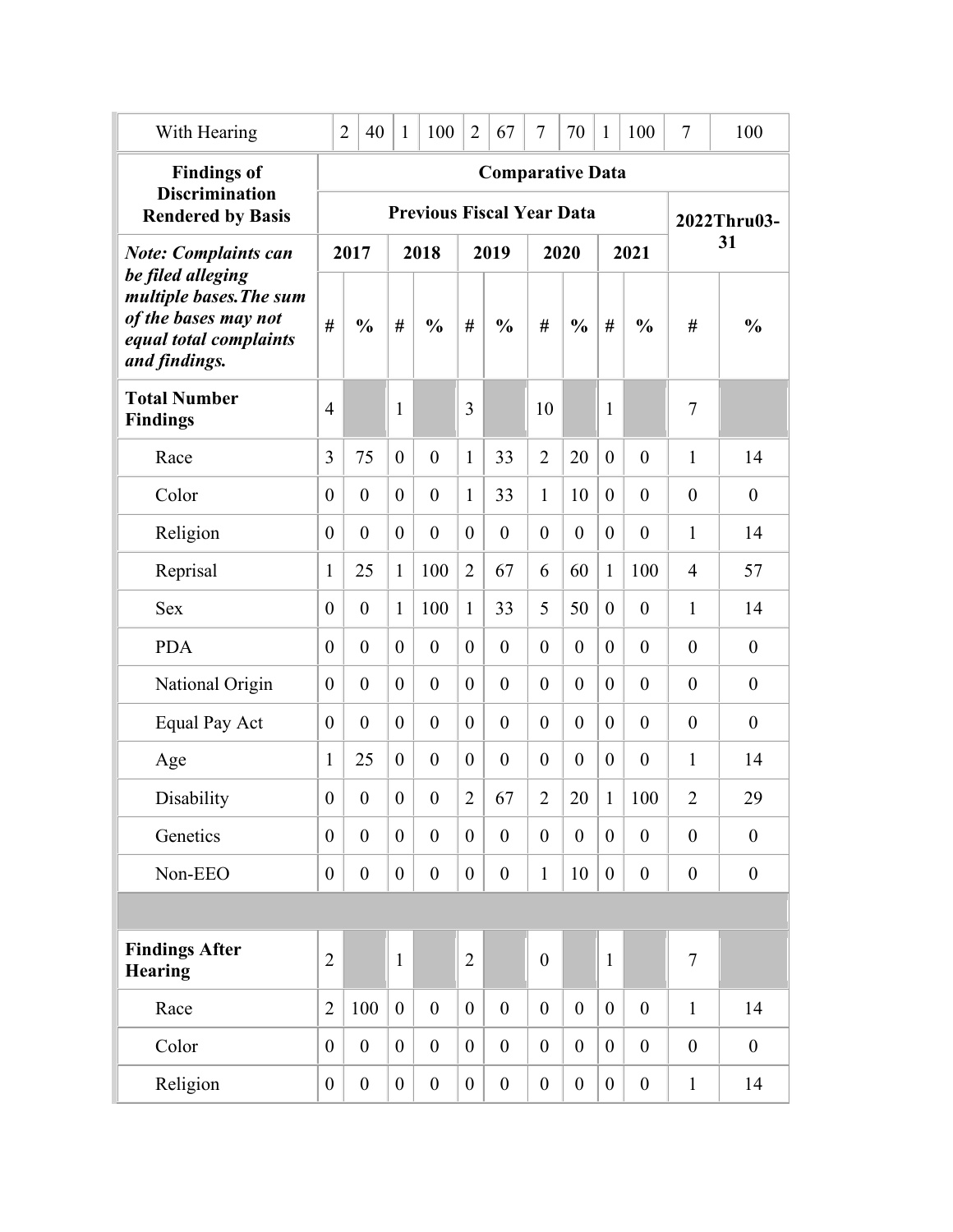| Reprisal                           | $\boldsymbol{0}$ | $\boldsymbol{0}$ | $\mathbf{1}$     | 100              | $\mathbf{1}$     | 50               | $\boldsymbol{0}$ | $\boldsymbol{0}$ | $\mathbf{1}$     | 100              | $\overline{4}$   | 57               |
|------------------------------------|------------------|------------------|------------------|------------------|------------------|------------------|------------------|------------------|------------------|------------------|------------------|------------------|
| <b>Sex</b>                         | $\boldsymbol{0}$ | $\boldsymbol{0}$ | $\mathbf{1}$     | 100              | $\theta$         | $\overline{0}$   | $\boldsymbol{0}$ | $\overline{0}$   | $\overline{0}$   | $\boldsymbol{0}$ | 1                | 14               |
| <b>PDA</b>                         | $\boldsymbol{0}$ | $\boldsymbol{0}$ | $\boldsymbol{0}$ | $\boldsymbol{0}$ | $\theta$         | $\mathbf{0}$     | $\boldsymbol{0}$ | $\boldsymbol{0}$ | $\overline{0}$   | $\boldsymbol{0}$ | $\boldsymbol{0}$ | $\boldsymbol{0}$ |
| National Origin                    | $\boldsymbol{0}$ | $\boldsymbol{0}$ | $\boldsymbol{0}$ | $\boldsymbol{0}$ | $\theta$         | $\mathbf{0}$     | $\boldsymbol{0}$ | $\boldsymbol{0}$ | $\overline{0}$   | $\boldsymbol{0}$ | $\boldsymbol{0}$ | $\boldsymbol{0}$ |
| <b>Equal Pay Act</b>               | $\boldsymbol{0}$ | $\boldsymbol{0}$ | $\boldsymbol{0}$ | $\boldsymbol{0}$ | $\theta$         | $\mathbf{0}$     | $\boldsymbol{0}$ | $\overline{0}$   | $\overline{0}$   | $\boldsymbol{0}$ | $\boldsymbol{0}$ | $\boldsymbol{0}$ |
| Age                                | $\mathbf{1}$     | 50               | $\boldsymbol{0}$ | $\boldsymbol{0}$ | $\theta$         | $\mathbf{0}$     | $\boldsymbol{0}$ | $\boldsymbol{0}$ | $\overline{0}$   | $\boldsymbol{0}$ | $\mathbf{1}$     | 14               |
| Disability                         | $\boldsymbol{0}$ | $\boldsymbol{0}$ | $\boldsymbol{0}$ | $\boldsymbol{0}$ | $\mathbf{1}$     | 50               | $\boldsymbol{0}$ | $\mathbf{0}$     | $\mathbf{1}$     | 100              | $\overline{2}$   | 29               |
| Genetics                           | $\boldsymbol{0}$ | $\boldsymbol{0}$ | $\boldsymbol{0}$ | $\boldsymbol{0}$ | $\theta$         | $\mathbf{0}$     | $\boldsymbol{0}$ | $\mathbf{0}$     | $\overline{0}$   | $\mathbf{0}$     | $\boldsymbol{0}$ | $\boldsymbol{0}$ |
| Non-EEO                            | $\boldsymbol{0}$ | $\boldsymbol{0}$ | $\boldsymbol{0}$ | $\boldsymbol{0}$ | $\boldsymbol{0}$ | $\boldsymbol{0}$ | $\boldsymbol{0}$ | $\boldsymbol{0}$ | $\boldsymbol{0}$ | $\boldsymbol{0}$ | $\boldsymbol{0}$ | $\boldsymbol{0}$ |
|                                    |                  |                  |                  |                  |                  |                  |                  |                  |                  |                  |                  |                  |
| <b>Findings Without</b><br>Hearing | $\overline{2}$   |                  | $\boldsymbol{0}$ |                  | $\mathbf{1}$     |                  | 3                |                  | $\boldsymbol{0}$ |                  | $\boldsymbol{0}$ |                  |
| Race                               | $\mathbf{1}$     | 50               | $\boldsymbol{0}$ | $\boldsymbol{0}$ | $\mathbf{1}$     | 100              | $\boldsymbol{0}$ | $\boldsymbol{0}$ | $\overline{0}$   | $\mathbf{0}$     | $\boldsymbol{0}$ | $\boldsymbol{0}$ |
| Color                              | $\boldsymbol{0}$ | $\boldsymbol{0}$ | $\theta$         | $\boldsymbol{0}$ | $\mathbf{1}$     | 100              | $\boldsymbol{0}$ | $\overline{0}$   | $\overline{0}$   | $\mathbf{0}$     | $\boldsymbol{0}$ | $\boldsymbol{0}$ |
| Religion                           | $\boldsymbol{0}$ | $\boldsymbol{0}$ | $\theta$         | $\boldsymbol{0}$ | $\theta$         | $\boldsymbol{0}$ | $\boldsymbol{0}$ | $\overline{0}$   | $\overline{0}$   | $\boldsymbol{0}$ | $\boldsymbol{0}$ | $\boldsymbol{0}$ |
| Reprisal                           | $\mathbf{1}$     | 50               | $\theta$         | $\boldsymbol{0}$ | $\mathbf{1}$     | 100              | $\boldsymbol{0}$ | $\overline{0}$   | $\overline{0}$   | $\boldsymbol{0}$ | $\boldsymbol{0}$ | $\boldsymbol{0}$ |
| <b>Sex</b>                         | $\boldsymbol{0}$ | $\boldsymbol{0}$ | $\theta$         | $\boldsymbol{0}$ | $\mathbf{1}$     | 100              | $\boldsymbol{0}$ | $\overline{0}$   | $\overline{0}$   | $\boldsymbol{0}$ | $\boldsymbol{0}$ | $\boldsymbol{0}$ |
| <b>PDA</b>                         | $\boldsymbol{0}$ | $\boldsymbol{0}$ | $\boldsymbol{0}$ | $\boldsymbol{0}$ | $\theta$         | $\boldsymbol{0}$ | $\boldsymbol{0}$ | $\boldsymbol{0}$ | $\overline{0}$   | $\boldsymbol{0}$ | $\boldsymbol{0}$ | $\boldsymbol{0}$ |
| National Origin                    | $\boldsymbol{0}$ | $\boldsymbol{0}$ | $\boldsymbol{0}$ | $\boldsymbol{0}$ | $\boldsymbol{0}$ | $\boldsymbol{0}$ | $\boldsymbol{0}$ | $\boldsymbol{0}$ | $\boldsymbol{0}$ | $\boldsymbol{0}$ | $\boldsymbol{0}$ | $\boldsymbol{0}$ |
| <b>Equal Pay Act</b>               | $\boldsymbol{0}$ | $\boldsymbol{0}$ | $\boldsymbol{0}$ | $\boldsymbol{0}$ | $\overline{0}$   | $\boldsymbol{0}$ | $\boldsymbol{0}$ | $\boldsymbol{0}$ | $\overline{0}$   | $\boldsymbol{0}$ | $\boldsymbol{0}$ | $\boldsymbol{0}$ |
| Age                                | $\boldsymbol{0}$ | $\boldsymbol{0}$ | $\boldsymbol{0}$ | $\boldsymbol{0}$ | $\overline{0}$   | $\boldsymbol{0}$ | $\boldsymbol{0}$ | $\boldsymbol{0}$ | $\overline{0}$   | $\boldsymbol{0}$ | $\boldsymbol{0}$ | $\boldsymbol{0}$ |
| Disability                         | $\boldsymbol{0}$ | $\boldsymbol{0}$ | $\boldsymbol{0}$ | $\boldsymbol{0}$ | $\mathbf{1}$     | 100              | $\boldsymbol{0}$ | $\boldsymbol{0}$ | $\overline{0}$   | $\boldsymbol{0}$ | $\boldsymbol{0}$ | $\boldsymbol{0}$ |
| Genetics                           | $\boldsymbol{0}$ | $\boldsymbol{0}$ | $\boldsymbol{0}$ | $\boldsymbol{0}$ | $\overline{0}$   | $\boldsymbol{0}$ | $\boldsymbol{0}$ | $\boldsymbol{0}$ | $\overline{0}$   | $\boldsymbol{0}$ | $\boldsymbol{0}$ | $\boldsymbol{0}$ |
| Non-EEO                            | $\boldsymbol{0}$ | $\boldsymbol{0}$ | $\boldsymbol{0}$ | $\boldsymbol{0}$ | $\overline{0}$   | $\boldsymbol{0}$ | $\boldsymbol{0}$ | $\boldsymbol{0}$ | $\overline{0}$   | $\boldsymbol{0}$ | $\boldsymbol{0}$ | $\overline{0}$   |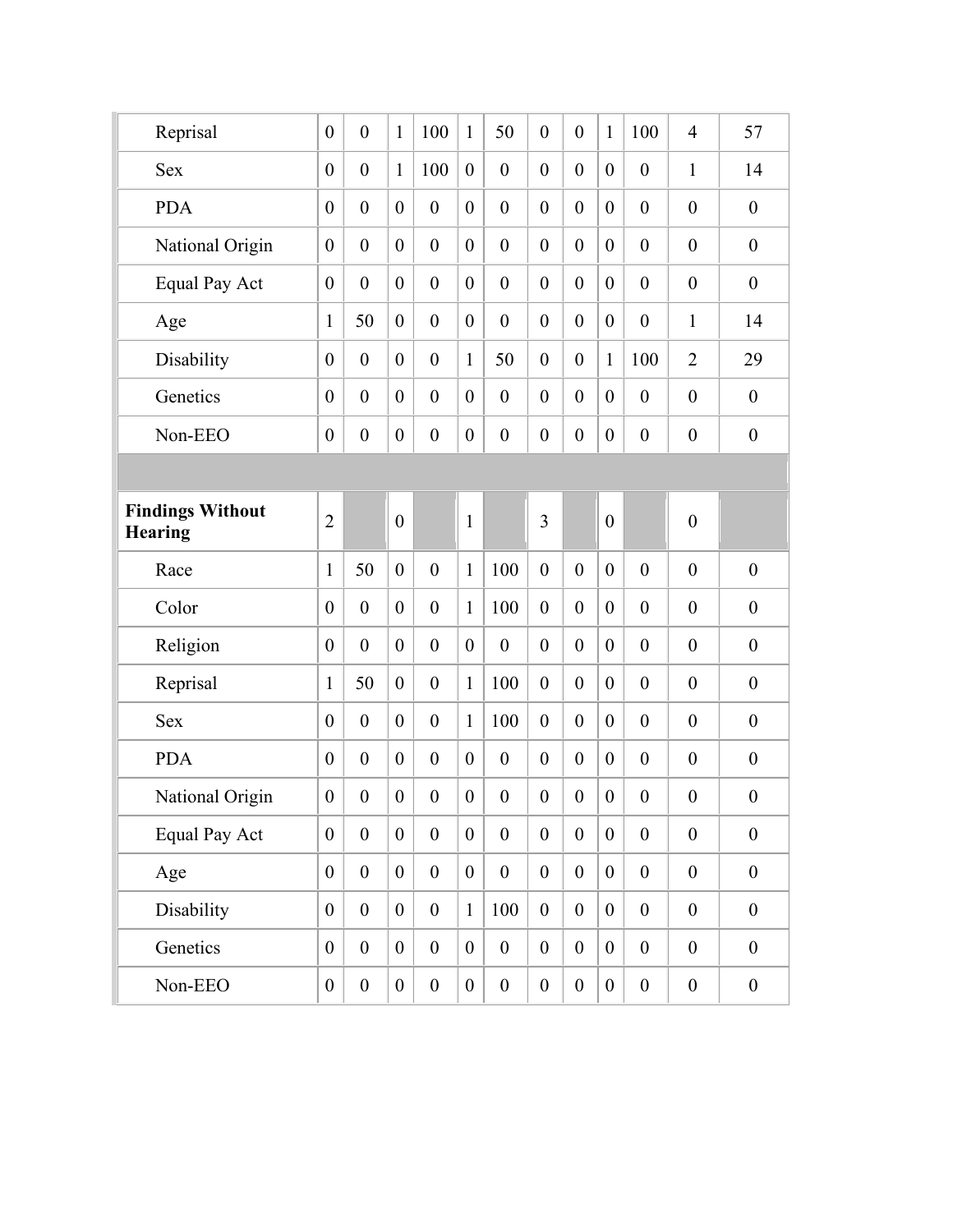|                                                   | <b>Comparative Data</b><br><b>Previous Fiscal Year Data</b> |                  |                |                  |                  |                  |                |                  |                |                  |                  |                  |  |
|---------------------------------------------------|-------------------------------------------------------------|------------------|----------------|------------------|------------------|------------------|----------------|------------------|----------------|------------------|------------------|------------------|--|
| <b>Findings of</b>                                |                                                             |                  |                |                  |                  |                  |                |                  |                |                  |                  | 2022Thru03-      |  |
| <b>Discrimination</b><br><b>Rendered by Issue</b> |                                                             | 2017             |                | 2018             |                  | 2019             |                | 2020             |                | 2021             |                  | 31               |  |
|                                                   | #                                                           | $\frac{0}{0}$    | #              | $\frac{0}{0}$    | #                | $\frac{0}{0}$    | #              | $\frac{0}{0}$    | #              | $\frac{0}{0}$    | #                | $\frac{0}{0}$    |  |
| <b>Total Number</b><br><b>Findings</b>            | $\overline{4}$                                              |                  | 1              |                  | 3                |                  | 10             |                  | 1              |                  | $\tau$           |                  |  |
| Appointment/Hire                                  | $\theta$                                                    | $\overline{0}$   | $\theta$       | $\theta$         | $\theta$         | $\theta$         | $\theta$       | $\theta$         | $\theta$       | $\overline{0}$   | $\theta$         | $\overline{0}$   |  |
| Assignment of Duties                              | $\overline{2}$                                              | 50               | $\theta$       | $\theta$         | $\theta$         | $\theta$         | 3              | 30               | $\overline{0}$ | $\overline{0}$   | $\overline{2}$   | 29               |  |
| Awards                                            | $\theta$                                                    | $\theta$         | $\theta$       | $\theta$         | $\theta$         | $\theta$         | $\theta$       | $\theta$         | $\theta$       | $\theta$         | $\theta$         | $\theta$         |  |
| Conversion to Full<br><b>Time/Perm Status</b>     | $\theta$                                                    | $\overline{0}$   | $\overline{0}$ | $\overline{0}$   | $\theta$         | $\overline{0}$   | $\theta$       | $\overline{0}$   | $\theta$       | $\overline{0}$   | $\theta$         | $\boldsymbol{0}$ |  |
| Disciplinary Action                               |                                                             |                  |                |                  |                  |                  |                |                  |                |                  |                  |                  |  |
| Demotion                                          | $\theta$                                                    | $\overline{0}$   | $\theta$       | $\theta$         | $\theta$         | $\theta$         | $\theta$       | $\theta$         | $\theta$       | $\theta$         | $\theta$         | $\theta$         |  |
| Reprimand                                         | $\Omega$                                                    | $\theta$         | $\theta$       | $\theta$         | $\theta$         | $\theta$         | $\mathbf{1}$   | 10               | $\theta$       | $\theta$         | $\theta$         | $\theta$         |  |
| Suspension                                        | $\theta$                                                    | $\theta$         | $\theta$       | $\theta$         | 1                | 33               | $\theta$       | $\theta$         | $\theta$       | $\theta$         | $\theta$         | $\theta$         |  |
| Removal                                           | $\theta$                                                    | $\theta$         | $\theta$       | $\theta$         | $\mathbf{1}$     | 33               | $\theta$       | $\theta$         | $\overline{0}$ | $\theta$         | $\theta$         | $\theta$         |  |
| Duty Hours                                        | $\theta$                                                    | $\theta$         | $\theta$       | $\theta$         | $\theta$         | $\theta$         | $\mathbf{1}$   | 10               | $\overline{0}$ | $\theta$         | $\theta$         | $\theta$         |  |
| Perf. Eval./ Appraisal                            | $\theta$                                                    | $\theta$         | $\theta$       | $\theta$         | $\mathbf{1}$     | 33               | $\overline{2}$ | 20               | $\overline{0}$ | $\theta$         | $\mathbf{1}$     | 14               |  |
| Examination/Test                                  | $\theta$                                                    | $\boldsymbol{0}$ | $\theta$       | $\overline{0}$   | $\theta$         | $\theta$         | $\theta$       | $\boldsymbol{0}$ | $\overline{0}$ | $\boldsymbol{0}$ | $\theta$         | $\boldsymbol{0}$ |  |
| Harassment                                        |                                                             |                  |                |                  |                  |                  |                |                  |                |                  |                  |                  |  |
| Non-Sexual                                        | $\theta$                                                    | $\mathbf{0}$     | $\theta$       | $\boldsymbol{0}$ | $\overline{3}$   | 100              | 5              | 50               | $\mathbf{1}$   | 100              | $\overline{4}$   | 57               |  |
| Sexual                                            | $\theta$                                                    | $\boldsymbol{0}$ | $\mathbf{1}$   | 100              | $\overline{0}$   | $\overline{0}$   | $\theta$       | $\overline{0}$   | $\theta$       | $\boldsymbol{0}$ | $\boldsymbol{0}$ | $\boldsymbol{0}$ |  |
| <b>Medical Examination</b>                        | $\theta$                                                    | $\overline{0}$   | $\theta$       | $\mathbf{0}$     | $\overline{0}$   | $\overline{0}$   | $\theta$       | $\overline{0}$   | $\overline{0}$ | $\overline{0}$   | $\theta$         | $\theta$         |  |
| Pay including overtime                            | $\overline{0}$                                              | $\theta$         | $\theta$       | $\mathbf{0}$     | $\mathbf{1}$     | 33               | $\mathbf{1}$   | 10               | $\overline{0}$ | $\overline{0}$   | $\theta$         | $\theta$         |  |
| Promotion/Non-<br>Selection                       | 3                                                           | 75               | $\overline{0}$ | $\boldsymbol{0}$ | $\boldsymbol{0}$ | $\boldsymbol{0}$ | $\mathbf{1}$   | 10               | $\theta$       | $\boldsymbol{0}$ | $\overline{2}$   | 29               |  |
| Reassignment                                      |                                                             |                  |                |                  |                  |                  |                |                  |                |                  |                  |                  |  |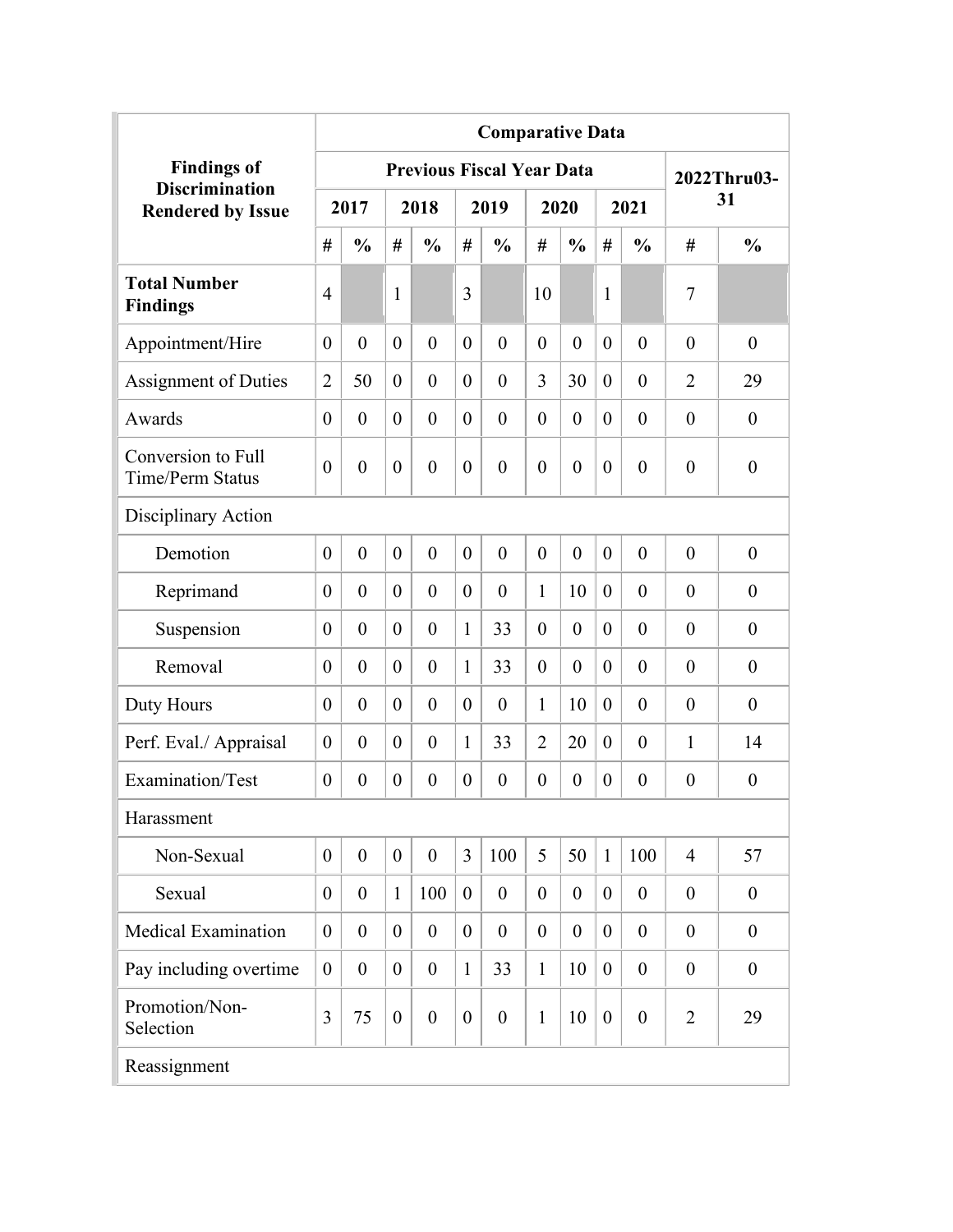| Denied                                    | $\theta$       | $\overline{0}$ | $\mathbf{1}$   | 100              | $\theta$         | $\overline{0}$   | $\theta$         | $\theta$         | $\theta$       | $\theta$         | $\theta$         | $\overline{0}$   |
|-------------------------------------------|----------------|----------------|----------------|------------------|------------------|------------------|------------------|------------------|----------------|------------------|------------------|------------------|
| Directed                                  | $\theta$       | $\overline{0}$ | $\theta$       | $\theta$         | $\overline{0}$   | $\overline{0}$   | $\theta$         | $\theta$         | $\theta$       | $\boldsymbol{0}$ | $\boldsymbol{0}$ | $\boldsymbol{0}$ |
| Reasonable<br>Accommodation<br>Disability | $\theta$       | $\overline{0}$ | $\theta$       | $\mathbf{0}$     | $\overline{2}$   | 67               | $\theta$         | $\overline{0}$   | $\mathbf{1}$   | 100              | $\theta$         | $\boldsymbol{0}$ |
| Reinstatement                             | $\theta$       | $\overline{0}$ | $\theta$       | $\theta$         | $\theta$         | $\theta$         | $\theta$         | $\theta$         | $\theta$       | $\overline{0}$   | $\theta$         | $\theta$         |
| Religious<br>Accommodation                | $\theta$       | $\overline{0}$ | $\theta$       | $\theta$         | $\theta$         | $\overline{0}$   | $\overline{0}$   | $\overline{0}$   | $\theta$       | $\boldsymbol{0}$ | $\theta$         | $\boldsymbol{0}$ |
| Retirement                                | $\theta$       | $\overline{0}$ | $\theta$       | $\theta$         | $\overline{0}$   | $\overline{0}$   | $\theta$         | $\theta$         | $\theta$       | $\overline{0}$   | $\theta$         | $\theta$         |
| Sex-Stereotyping                          | $\theta$       | $\theta$       | $\theta$       | $\theta$         | $\theta$         | $\theta$         | $\theta$         | $\theta$         | $\overline{0}$ | $\theta$         | $\theta$         | $\theta$         |
| Telework                                  | $\theta$       | $\theta$       | $\theta$       | $\theta$         | $\theta$         | $\overline{0}$   | $\theta$         | $\theta$         | $\overline{0}$ | $\theta$         | $\theta$         | $\theta$         |
| Termination                               | 1              | 25             | $\theta$       | $\theta$         | $\overline{0}$   | $\theta$         | $\theta$         | $\theta$         | $\overline{0}$ | $\theta$         | $\theta$         | $\boldsymbol{0}$ |
| Terms/Conditions of<br>Employment         | $\mathbf{1}$   | 25             | $\theta$       | $\theta$         | $\theta$         | $\theta$         | $\theta$         | $\overline{0}$   | $\theta$       | $\overline{0}$   | $\overline{2}$   | 29               |
| Time and Attendance                       | $\theta$       | $\overline{0}$ | 1              | 100              | $\theta$         | $\overline{0}$   | $\theta$         | $\theta$         | $\theta$       | $\overline{0}$   | $\mathbf{1}$     | 14               |
| Training                                  | $\theta$       | $\overline{0}$ | $\theta$       | $\theta$         | $\theta$         | $\overline{0}$   | $\theta$         | $\theta$         | $\theta$       | $\boldsymbol{0}$ | 1                | 14               |
| Other - User Define                       |                |                |                |                  |                  |                  |                  |                  |                |                  |                  |                  |
| User Defined -<br>Other 1                 | $\theta$       | $\overline{0}$ | $\overline{0}$ | $\overline{0}$   | $\overline{0}$   | $\theta$         | $\overline{0}$   | $\overline{0}$   | $\overline{0}$ | $\overline{0}$   | $\theta$         | $\overline{0}$   |
| User Defined -<br>Other 2                 | $\theta$       | $\theta$       | $\overline{0}$ | $\theta$         | $\overline{0}$   | $\theta$         | $\theta$         | $\theta$         | $\theta$       | $\theta$         | $\boldsymbol{0}$ | $\overline{0}$   |
| User Defined -<br>Other 3                 | $\theta$       | $\mathbf{0}$   | $\overline{0}$ | $\overline{0}$   | $\theta$         | $\overline{0}$   | $\theta$         | $\overline{0}$   | $\overline{0}$ | $\overline{0}$   | $\theta$         | $\overline{0}$   |
| User Defined -<br>Other 4                 | $\mathbf{0}$   | $\mathbf{0}$   | $\theta$       | $\overline{0}$   | $\boldsymbol{0}$ | $\overline{0}$   | $\theta$         | $\boldsymbol{0}$ | $\overline{0}$ | $\boldsymbol{0}$ | $\theta$         | $\mathbf{0}$     |
|                                           |                |                |                |                  |                  |                  |                  |                  |                |                  |                  |                  |
| <b>Findings After</b><br><b>Hearing</b>   | $\overline{2}$ |                | $\mathbf{1}$   |                  | $\overline{2}$   |                  | $\boldsymbol{0}$ |                  | $\mathbf{1}$   |                  | $\tau$           |                  |
| Appointment/Hire                          | $\theta$       | $\mathbf{0}$   | $\overline{0}$ | $\overline{0}$   | $\overline{0}$   | $\overline{0}$   | $\overline{0}$   | $\overline{0}$   | $\overline{0}$ | $\overline{0}$   | $\theta$         | $\theta$         |
| Assignment of Duties                      | $\mathbf{1}$   | 50             | $\overline{0}$ | $\boldsymbol{0}$ | $\overline{0}$   | $\boldsymbol{0}$ | $\overline{0}$   | $\overline{0}$   | $\overline{0}$ | $\boldsymbol{0}$ | $\overline{2}$   | 29               |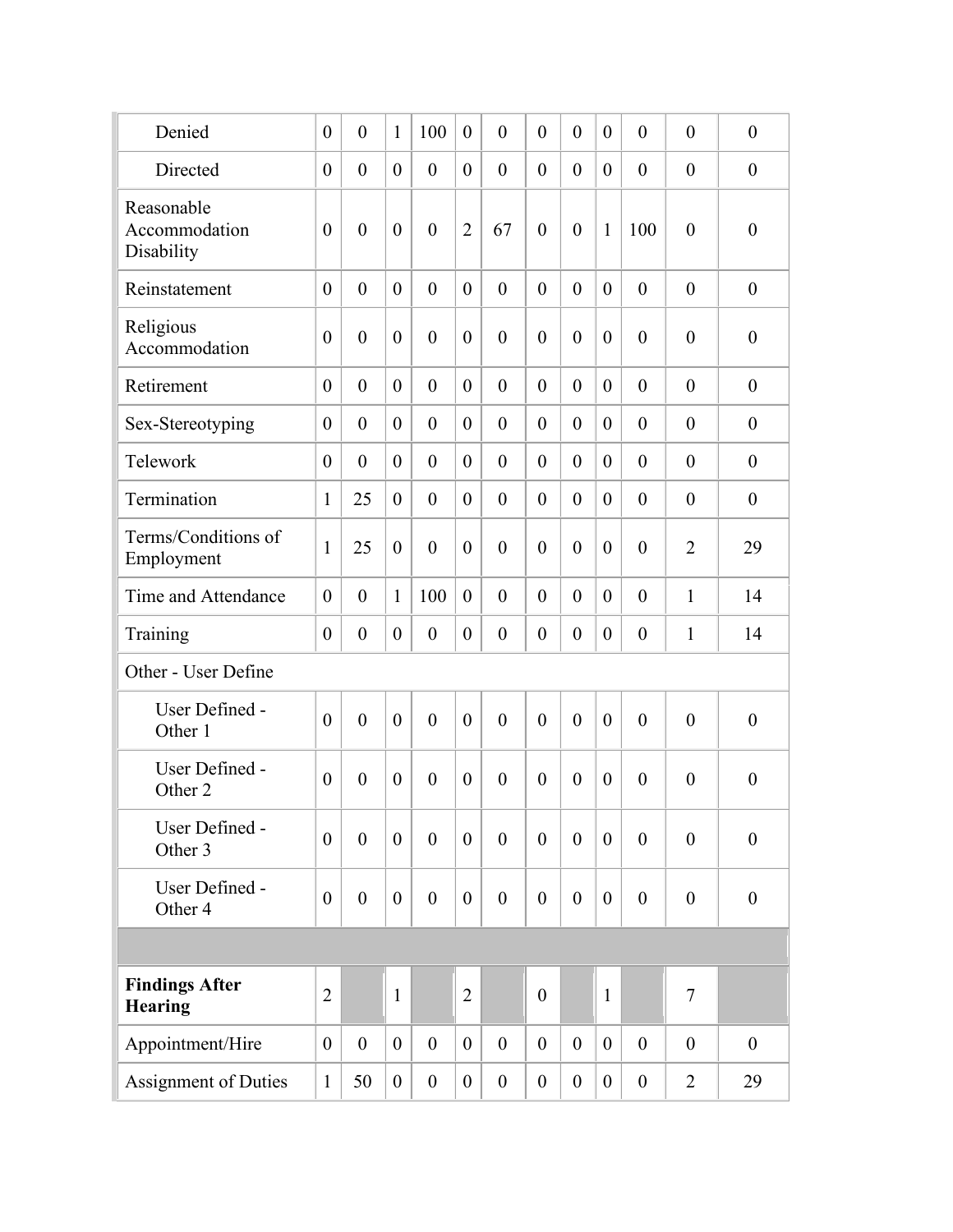| Awards                                        | $\overline{0}$   | $\overline{0}$   | $\theta$         | $\theta$         | $\theta$         | $\theta$         | $\overline{0}$ | $\theta$         | $\theta$         | $\overline{0}$   | $\overline{0}$   | $\overline{0}$   |
|-----------------------------------------------|------------------|------------------|------------------|------------------|------------------|------------------|----------------|------------------|------------------|------------------|------------------|------------------|
| Conversion to Full<br><b>Time/Perm Status</b> | $\overline{0}$   | $\theta$         | $\theta$         | $\overline{0}$   | $\theta$         | $\overline{0}$   | $\overline{0}$ | $\overline{0}$   | $\boldsymbol{0}$ | $\overline{0}$   | $\overline{0}$   | $\overline{0}$   |
| Disciplinary Action                           |                  |                  |                  |                  |                  |                  |                |                  |                  |                  |                  |                  |
| Demotion                                      | $\overline{0}$   | $\overline{0}$   | $\overline{0}$   | $\mathbf{0}$     | $\overline{0}$   | $\overline{0}$   | $\overline{0}$ | $\mathbf{0}$     | $\overline{0}$   | $\overline{0}$   | $\overline{0}$   | $\overline{0}$   |
| Reprimand                                     | $\theta$         | $\theta$         | $\theta$         | $\theta$         | $\theta$         | $\theta$         | $\theta$       | $\theta$         | $\theta$         | $\overline{0}$   | $\overline{0}$   | $\theta$         |
| Suspension                                    | $\overline{0}$   | $\theta$         | $\theta$         | $\theta$         | 1                | 50               | $\theta$       | $\theta$         | $\theta$         | $\overline{0}$   | $\overline{0}$   | $\theta$         |
| Removal                                       | $\theta$         | $\theta$         | $\theta$         | $\theta$         | $\theta$         | $\theta$         | $\theta$       | $\theta$         | $\overline{0}$   | $\overline{0}$   | $\overline{0}$   | $\overline{0}$   |
| Duty Hours                                    | $\overline{0}$   | $\overline{0}$   | $\theta$         | $\theta$         | $\theta$         | $\theta$         | $\theta$       | $\theta$         | $\overline{0}$   | $\overline{0}$   | $\theta$         | $\mathbf{0}$     |
| Perf. Eval./ Appraisal                        | $\theta$         | $\overline{0}$   | $\theta$         | $\theta$         | 1                | 50               | $\overline{0}$ | $\theta$         | $\overline{0}$   | $\overline{0}$   | 1                | 14               |
| Examination/Test                              | $\boldsymbol{0}$ | $\boldsymbol{0}$ | $\theta$         | $\boldsymbol{0}$ | $\overline{0}$   | $\theta$         | $\overline{0}$ | $\theta$         | $\boldsymbol{0}$ | $\overline{0}$   | $\boldsymbol{0}$ | $\boldsymbol{0}$ |
| Harassment                                    |                  |                  |                  |                  |                  |                  |                |                  |                  |                  |                  |                  |
| Non-Sexual                                    | $\overline{0}$   | $\overline{0}$   | $\overline{0}$   | $\mathbf{0}$     | $\overline{2}$   | 100              | $\overline{0}$ | $\mathbf{0}$     | $\mathbf{1}$     | 100              | $\overline{4}$   | 57               |
| Sexual                                        | $\theta$         | $\overline{0}$   | $\mathbf{1}$     | 100              | $\overline{0}$   | $\theta$         | $\overline{0}$ | $\theta$         | $\mathbf{0}$     | $\overline{0}$   | $\theta$         | $\theta$         |
| <b>Medical Examination</b>                    | $\theta$         | $\theta$         | $\theta$         | $\overline{0}$   | $\theta$         | $\overline{0}$   | $\theta$       | $\overline{0}$   | $\mathbf{0}$     | $\overline{0}$   | $\theta$         | $\theta$         |
| Pay including overtime                        | $\theta$         | $\theta$         | $\theta$         | $\overline{0}$   | $\mathbf{1}$     | 50               | $\theta$       | $\overline{0}$   | $\overline{0}$   | $\overline{0}$   | $\boldsymbol{0}$ | $\boldsymbol{0}$ |
| Promotion/Non-<br>Selection                   | $\mathbf{1}$     | 50               | $\theta$         | $\overline{0}$   | $\theta$         | $\overline{0}$   | $\overline{0}$ | $\overline{0}$   | $\theta$         | $\overline{0}$   | $\overline{2}$   | 29               |
| Reassignment                                  |                  |                  |                  |                  |                  |                  |                |                  |                  |                  |                  |                  |
| Denied                                        | $\boldsymbol{0}$ | $\boldsymbol{0}$ | $\mathbf{1}$     | 100              | $\boldsymbol{0}$ | $\overline{0}$   | $\overline{0}$ | $\overline{0}$   | $\boldsymbol{0}$ | $\boldsymbol{0}$ | $\boldsymbol{0}$ | $\boldsymbol{0}$ |
| Directed                                      | $\theta$         | $\overline{0}$   | $\theta$         | $\mathbf{0}$     | $\overline{0}$   | $\mathbf{0}$     | $\overline{0}$ | $\theta$         | $\overline{0}$   | $\overline{0}$   | $\boldsymbol{0}$ | $\boldsymbol{0}$ |
| Reasonable<br>Accommodation<br>Disability     | $\theta$         | $\overline{0}$   | $\theta$         | $\mathbf{0}$     | $\mathbf{1}$     | 50               | $\theta$       | $\theta$         | $\mathbf{1}$     | 100              | $\boldsymbol{0}$ | $\boldsymbol{0}$ |
| Reinstatement                                 | $\overline{0}$   | $\boldsymbol{0}$ | $\overline{0}$   | $\mathbf{0}$     | $\overline{0}$   | $\mathbf{0}$     | $\overline{0}$ | $\mathbf{0}$     | $\overline{0}$   | $\boldsymbol{0}$ | $\boldsymbol{0}$ | $\boldsymbol{0}$ |
| Religious<br>Accommodation                    | $\boldsymbol{0}$ | $\boldsymbol{0}$ | $\theta$         | $\mathbf{0}$     | $\theta$         | $\overline{0}$   | $\overline{0}$ | $\mathbf{0}$     | $\overline{0}$   | $\boldsymbol{0}$ | $\boldsymbol{0}$ | $\boldsymbol{0}$ |
| Retirement                                    | $\boldsymbol{0}$ | $\boldsymbol{0}$ | $\boldsymbol{0}$ | $\boldsymbol{0}$ | $\boldsymbol{0}$ | $\boldsymbol{0}$ | $\overline{0}$ | $\boldsymbol{0}$ | $\boldsymbol{0}$ | $\boldsymbol{0}$ | $\boldsymbol{0}$ | $\boldsymbol{0}$ |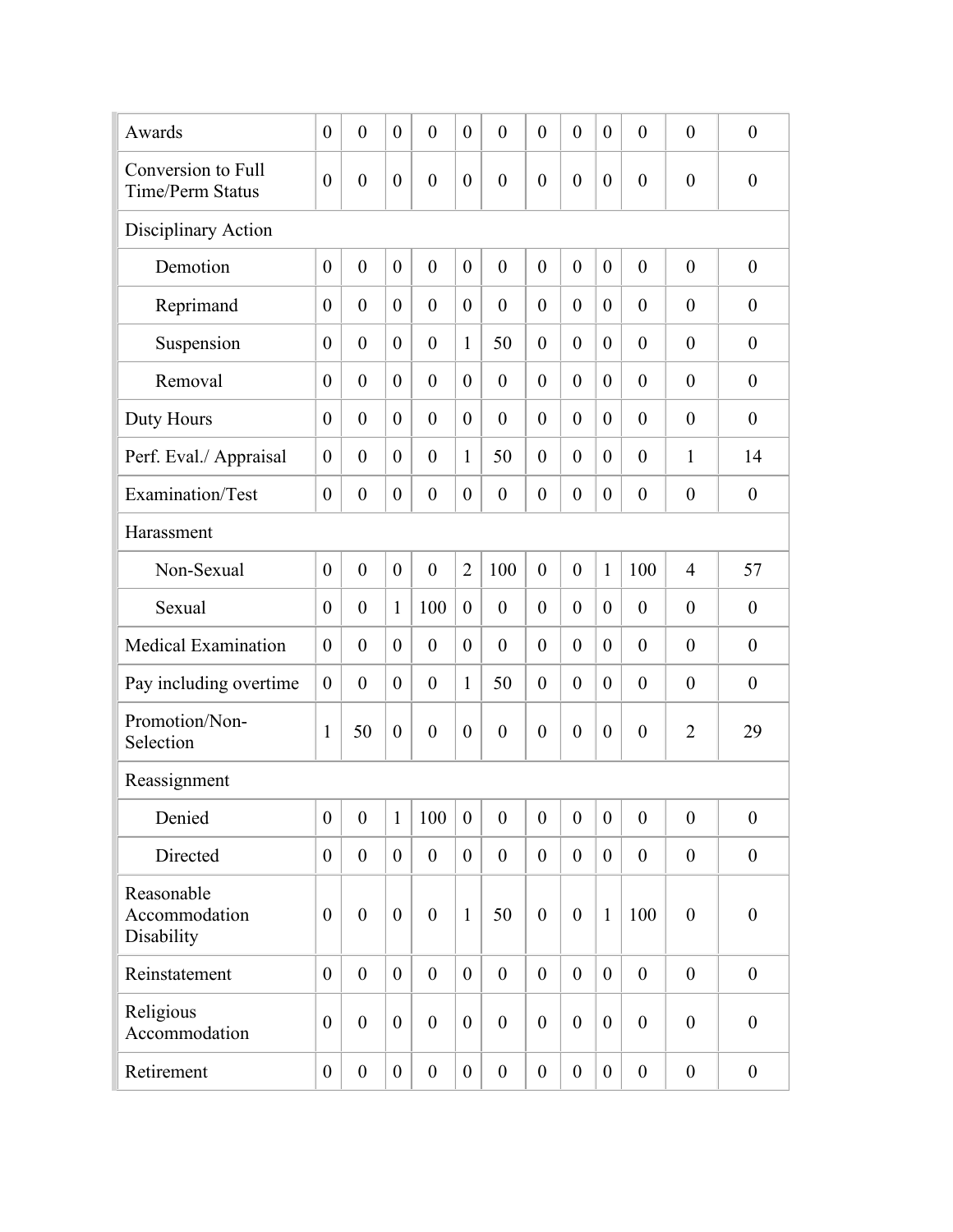| Sex-Stereotyping                              | $\theta$         | $\overline{0}$   | $\theta$         | $\overline{0}$   | $\boldsymbol{0}$ | $\overline{0}$   | $\theta$         | $\overline{0}$   | $\overline{0}$ | $\overline{0}$   | $\overline{0}$   | $\boldsymbol{0}$ |
|-----------------------------------------------|------------------|------------------|------------------|------------------|------------------|------------------|------------------|------------------|----------------|------------------|------------------|------------------|
| Telework                                      | $\theta$         | $\overline{0}$   | $\overline{0}$   | $\overline{0}$   | $\theta$         | $\overline{0}$   | $\theta$         | $\overline{0}$   | $\overline{0}$ | $\overline{0}$   | $\overline{0}$   | $\boldsymbol{0}$ |
| Termination                                   | $\mathbf{1}$     | 50               | $\theta$         | $\overline{0}$   | $\theta$         | $\overline{0}$   | $\theta$         | $\overline{0}$   | $\overline{0}$ | $\overline{0}$   | $\boldsymbol{0}$ | $\boldsymbol{0}$ |
| Terms/Conditions of<br>Employment             | $\overline{0}$   | $\overline{0}$   | $\theta$         | $\overline{0}$   | $\theta$         | $\overline{0}$   | $\theta$         | $\overline{0}$   | $\theta$       | $\overline{0}$   | $\overline{2}$   | 29               |
| Time and Attendance                           | $\overline{0}$   | $\overline{0}$   | $\mathbf{1}$     | 100              | $\overline{0}$   | $\theta$         | $\theta$         | $\theta$         | $\overline{0}$ | $\overline{0}$   | $\mathbf{1}$     | 14               |
| Training                                      | $\theta$         | $\boldsymbol{0}$ | $\theta$         | $\boldsymbol{0}$ | $\theta$         | $\overline{0}$   | $\theta$         | $\overline{0}$   | $\overline{0}$ | $\overline{0}$   | 1                | 14               |
| Other - User Define                           |                  |                  |                  |                  |                  |                  |                  |                  |                |                  |                  |                  |
| User Defined -<br>Other 1                     | $\overline{0}$   | $\overline{0}$   | $\overline{0}$   | $\theta$         | $\overline{0}$   | $\theta$         | $\theta$         | $\overline{0}$   | $\overline{0}$ | $\overline{0}$   | $\overline{0}$   | $\theta$         |
| User Defined -<br>Other 2                     | $\overline{0}$   | $\theta$         | $\overline{0}$   | $\overline{0}$   | $\overline{0}$   | $\overline{0}$   | $\theta$         | $\theta$         | $\theta$       | $\theta$         | $\overline{0}$   | $\overline{0}$   |
| User Defined -<br>Other 3                     | $\theta$         | $\overline{0}$   | $\theta$         | $\overline{0}$   | $\theta$         | $\theta$         | $\theta$         | $\overline{0}$   | $\theta$       | $\theta$         | $\overline{0}$   | $\mathbf{0}$     |
| User Defined -<br>Other <sub>4</sub>          | $\overline{0}$   | $\overline{0}$   | $\theta$         | $\overline{0}$   | $\theta$         | $\overline{0}$   | $\theta$         | $\overline{0}$   | $\theta$       | $\overline{0}$   | $\theta$         | $\overline{0}$   |
|                                               |                  |                  |                  |                  |                  |                  |                  |                  |                |                  |                  |                  |
| <b>Findings Without</b><br><b>Hearing</b>     | $\overline{2}$   |                  | $\overline{0}$   |                  | $\mathbf{1}$     |                  | $\overline{0}$   |                  | $\overline{0}$ |                  | $\boldsymbol{0}$ |                  |
| Appointment/Hire                              | $\theta$         | $\overline{0}$   | $\theta$         | $\overline{0}$   | $\theta$         | $\theta$         | $\theta$         | $\overline{0}$   | $\overline{0}$ | $\overline{0}$   | $\overline{0}$   | $\theta$         |
| <b>Assignment of Duties</b>                   | $\mathbf{1}$     | 50               | $\theta$         | $\overline{0}$   | $\theta$         | $\theta$         | $\theta$         | $\overline{0}$   | $\overline{0}$ | $\overline{0}$   | $\overline{0}$   | $\overline{0}$   |
| Awards                                        | $\boldsymbol{0}$ | $\boldsymbol{0}$ | $\overline{0}$   | $\boldsymbol{0}$ | $\boldsymbol{0}$ | $\boldsymbol{0}$ | $\boldsymbol{0}$ | $\boldsymbol{0}$ | $\overline{0}$ | $\boldsymbol{0}$ | $\boldsymbol{0}$ | $\boldsymbol{0}$ |
| Conversion to Full<br><b>Time/Perm Status</b> | $\boldsymbol{0}$ | $\overline{0}$   | $\overline{0}$   | $\overline{0}$   | $\overline{0}$   | $\overline{0}$   | $\theta$         | $\mathbf{0}$     | $\overline{0}$ | $\boldsymbol{0}$ | $\boldsymbol{0}$ | $\theta$         |
| Disciplinary Action                           |                  |                  |                  |                  |                  |                  |                  |                  |                |                  |                  |                  |
| Demotion                                      | $\boldsymbol{0}$ | $\boldsymbol{0}$ | $\overline{0}$   | $\boldsymbol{0}$ | $\boldsymbol{0}$ | $\boldsymbol{0}$ | $\boldsymbol{0}$ | $\boldsymbol{0}$ | $\overline{0}$ | $\boldsymbol{0}$ | $\boldsymbol{0}$ | $\boldsymbol{0}$ |
| Reprimand                                     | $\boldsymbol{0}$ | $\boldsymbol{0}$ | $\overline{0}$   | $\boldsymbol{0}$ | $\overline{0}$   | $\boldsymbol{0}$ | $\boldsymbol{0}$ | $\boldsymbol{0}$ | $\overline{0}$ | $\boldsymbol{0}$ | $\boldsymbol{0}$ | $\boldsymbol{0}$ |
| Suspension                                    | $\boldsymbol{0}$ | $\boldsymbol{0}$ | $\overline{0}$   | $\overline{0}$   | $\overline{0}$   | $\boldsymbol{0}$ | $\boldsymbol{0}$ | $\overline{0}$   | $\overline{0}$ | $\boldsymbol{0}$ | $\boldsymbol{0}$ | $\boldsymbol{0}$ |
| Removal                                       | $\boldsymbol{0}$ | $\boldsymbol{0}$ | $\boldsymbol{0}$ | $\boldsymbol{0}$ | $\mathbf{1}$     | 100              | $\boldsymbol{0}$ | $\boldsymbol{0}$ | $\overline{0}$ | $\boldsymbol{0}$ | $\boldsymbol{0}$ | $\boldsymbol{0}$ |
|                                               |                  |                  |                  |                  |                  |                  |                  |                  |                |                  |                  |                  |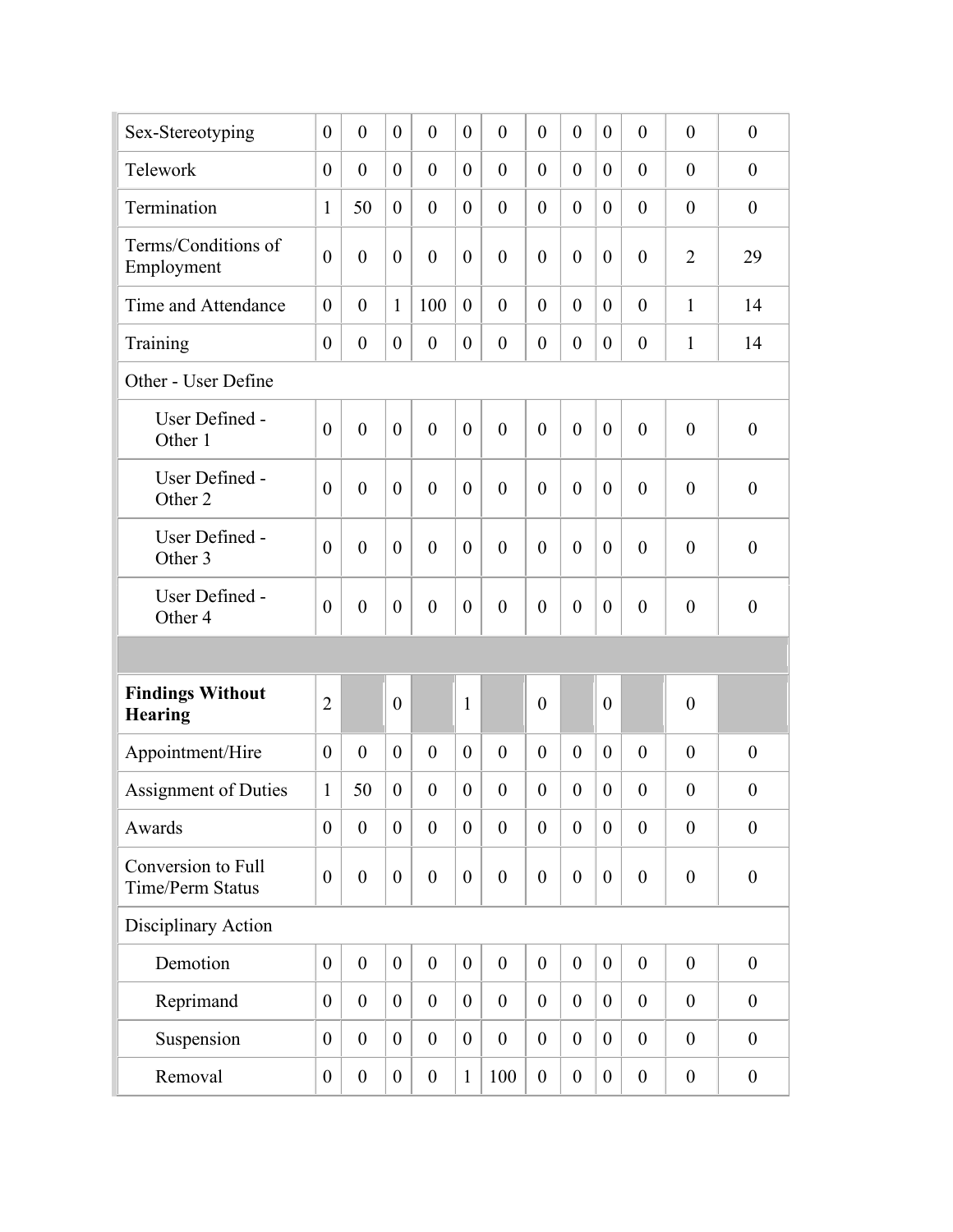| Duty Hours                                | $\theta$         | $\overline{0}$   | $\theta$         | $\mathbf{0}$     | $\theta$         | $\overline{0}$   | $\theta$         | $\theta$         | $\theta$         | $\overline{0}$   | $\theta$         | $\overline{0}$   |
|-------------------------------------------|------------------|------------------|------------------|------------------|------------------|------------------|------------------|------------------|------------------|------------------|------------------|------------------|
| Perf. Eval./ Appraisal                    | $\theta$         | $\overline{0}$   | $\overline{0}$   | $\theta$         | $\theta$         | $\overline{0}$   | $\theta$         | $\theta$         | $\overline{0}$   | $\theta$         | $\theta$         | $\overline{0}$   |
| Examination/Test                          | $\theta$         | $\theta$         | $\theta$         | $\overline{0}$   | $\theta$         | $\overline{0}$   | $\overline{0}$   | $\boldsymbol{0}$ | $\theta$         | $\boldsymbol{0}$ | $\boldsymbol{0}$ | $\boldsymbol{0}$ |
| Harassment                                |                  |                  |                  |                  |                  |                  |                  |                  |                  |                  |                  |                  |
| Non-Sexual                                | $\overline{0}$   | $\overline{0}$   | $\theta$         | $\mathbf{0}$     | $\mathbf{1}$     | 100              | $\theta$         | $\mathbf{0}$     | $\theta$         | $\overline{0}$   | $\theta$         | $\boldsymbol{0}$ |
| Sexual                                    | $\theta$         | $\overline{0}$   | $\theta$         | $\theta$         | $\theta$         | $\theta$         | $\theta$         | $\theta$         | $\theta$         | $\overline{0}$   | $\theta$         | $\overline{0}$   |
| <b>Medical Examination</b>                | $\theta$         | $\overline{0}$   | $\theta$         | $\theta$         | $\theta$         | $\theta$         | $\theta$         | $\overline{0}$   | $\theta$         | $\overline{0}$   | $\theta$         | $\overline{0}$   |
| Pay including overtime                    | $\theta$         | $\theta$         | $\theta$         | $\theta$         | $\theta$         | $\theta$         | $\theta$         | $\theta$         | $\theta$         | $\overline{0}$   | $\theta$         | $\overline{0}$   |
| Promotion/Non-<br>Selection               | $\overline{2}$   | 100              | $\overline{0}$   | $\overline{0}$   | $\theta$         | $\overline{0}$   | $\overline{0}$   | $\overline{0}$   | $\theta$         | $\overline{0}$   | $\theta$         | $\boldsymbol{0}$ |
| Reassignment                              |                  |                  |                  |                  |                  |                  |                  |                  |                  |                  |                  |                  |
| Denied                                    | $\theta$         | $\overline{0}$   | $\mathbf{0}$     | $\mathbf{0}$     | $\theta$         | $\overline{0}$   | $\mathbf{0}$     | $\mathbf{0}$     | $\theta$         | $\overline{0}$   | $\theta$         | $\theta$         |
| Directed                                  | $\theta$         | $\theta$         | $\theta$         | $\theta$         | $\theta$         | $\theta$         | $\theta$         | $\overline{0}$   | $\theta$         | $\theta$         | $\theta$         | $\theta$         |
| Reasonable<br>Accommodation<br>Disability | $\theta$         | $\overline{0}$   | $\theta$         | $\theta$         | 1                | 100              | $\theta$         | $\overline{0}$   | $\theta$         | $\overline{0}$   | $\theta$         | $\boldsymbol{0}$ |
| Reinstatement                             | $\theta$         | $\overline{0}$   | $\theta$         | $\theta$         | $\theta$         | $\theta$         | $\theta$         | $\mathbf{0}$     | $\theta$         | $\overline{0}$   | $\theta$         | $\overline{0}$   |
| Religious<br>Accommodation                | $\theta$         | $\overline{0}$   | $\theta$         | $\theta$         | $\theta$         | $\theta$         | $\overline{0}$   | $\overline{0}$   | $\theta$         | $\overline{0}$   | $\theta$         | $\overline{0}$   |
| Retirement                                | $\theta$         | $\overline{0}$   | $\theta$         | $\theta$         | $\Omega$         | $\theta$         | $\theta$         | $\theta$         | $\Omega$         | $\overline{0}$   | $\theta$         | $\overline{0}$   |
| Sex-Stereotyping                          | $\boldsymbol{0}$ | $\boldsymbol{0}$ | $\boldsymbol{0}$ | $\boldsymbol{0}$ | $\boldsymbol{0}$ | $\boldsymbol{0}$ | $\boldsymbol{0}$ | $\boldsymbol{0}$ | $\boldsymbol{0}$ | $\boldsymbol{0}$ | $\boldsymbol{0}$ | $\boldsymbol{0}$ |
| Telework                                  | $\theta$         | $\boldsymbol{0}$ | $\overline{0}$   | $\overline{0}$   | $\overline{0}$   | $\boldsymbol{0}$ | $\overline{0}$   | $\boldsymbol{0}$ | $\overline{0}$   | $\boldsymbol{0}$ | $\boldsymbol{0}$ | $\boldsymbol{0}$ |
| Termination                               | $\theta$         | $\theta$         | $\overline{0}$   | $\mathbf{0}$     | $\overline{0}$   | $\boldsymbol{0}$ | $\theta$         | $\boldsymbol{0}$ | $\overline{0}$   | $\boldsymbol{0}$ | $\boldsymbol{0}$ | $\boldsymbol{0}$ |
| Terms/Conditions of<br>Employment         | $\mathbf{1}$     | 50               | $\theta$         | $\mathbf{0}$     | $\overline{0}$   | $\overline{0}$   | $\theta$         | $\theta$         | $\boldsymbol{0}$ | $\boldsymbol{0}$ | $\theta$         | $\boldsymbol{0}$ |
| Time and Attendance                       | $\theta$         | $\theta$         | $\overline{0}$   | $\overline{0}$   | $\overline{0}$   | $\overline{0}$   | $\overline{0}$   | $\mathbf{0}$     | $\overline{0}$   | $\boldsymbol{0}$ | $\boldsymbol{0}$ | $\boldsymbol{0}$ |
| Training                                  | $\boldsymbol{0}$ | $\boldsymbol{0}$ | $\boldsymbol{0}$ | $\boldsymbol{0}$ | $\overline{0}$   | $\boldsymbol{0}$ | $\boldsymbol{0}$ | $\boldsymbol{0}$ | $\boldsymbol{0}$ | $\boldsymbol{0}$ | $\boldsymbol{0}$ | $\boldsymbol{0}$ |
| Other - User Define                       |                  |                  |                  |                  |                  |                  |                  |                  |                  |                  |                  |                  |